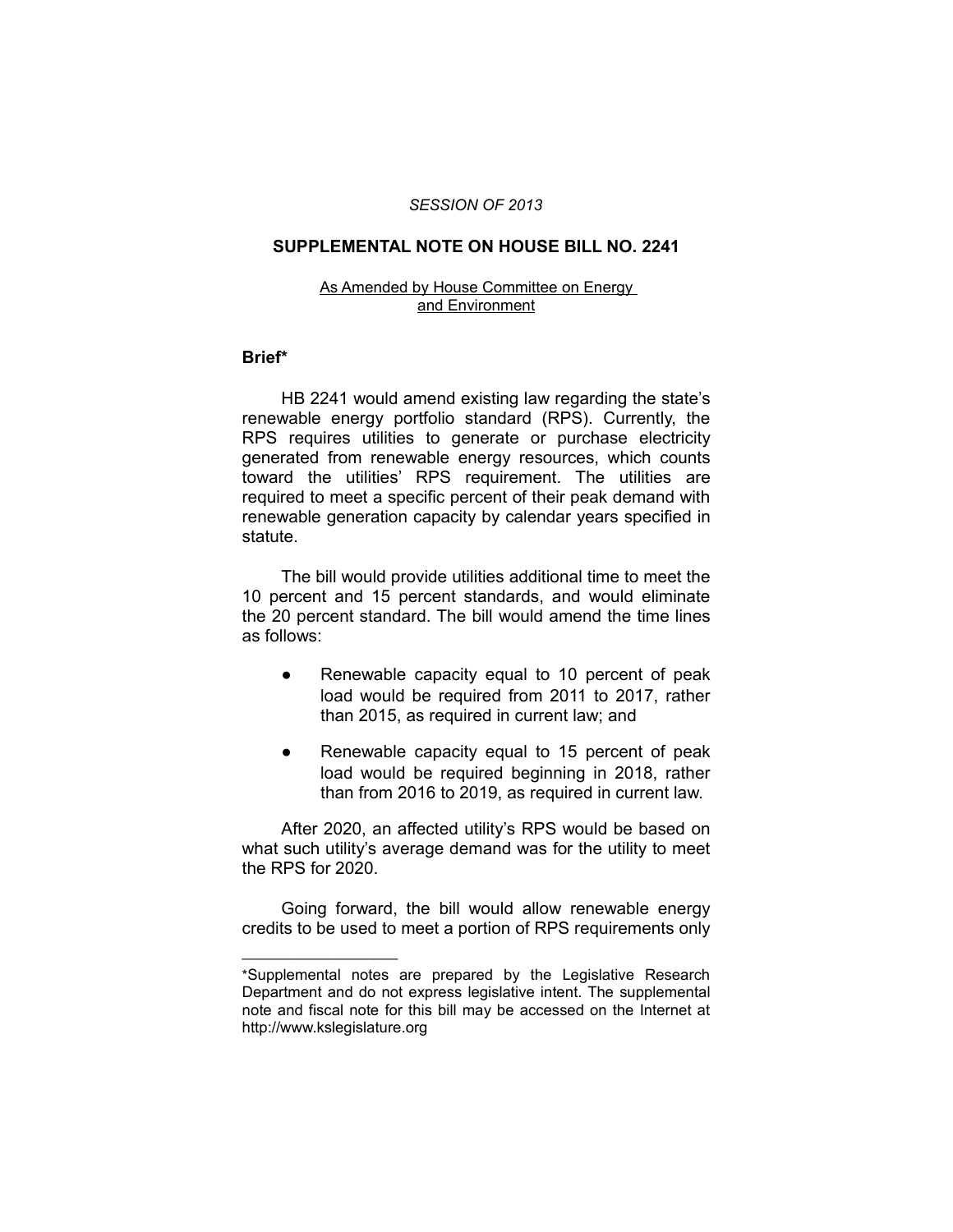in 2018, when the 15 percent requirement would become effective.

The Kansas Corporation Commission (KCC) would be allowed to delay a utility's 15 percent requirement for a specified period of time upon the utility showing good cause to do so. The bill would define good cause as including availability of firm transmission service or excessive costs to retail electric customers.

Finally, the bill would define in statute the term "firm transmission service" as meaning transmission service that may not be interrupted for any reason except during an emergency when continued delivery of power is not possible.

# **Background**

The bill was introduced by the House Committee on Energy and Environment. At the hearing on the bill, proponents included representatives of Beacon Hill Institute and The Heartland Institute, and former Representative Charlotte O'Hara. The proponents testified that supporting the renewable energy industry will force Kansans to pay higher utilities rates and suffer economic consequences. Proponents providing written testimony included the Kansas Policy Institute and a member of the public.

Opponents of the bill included representatives of BP Wind Energy, Infinity Wind Power, Kansans for Clean Energy, The Wind Coalition, and Vestas-American Wind Technology. Opponents stated the current RPS is responsible for increased economic development in renewable energy generation across the state. In addition, the opponents stated all utilities in the state have met the current 10 percent requirements and the 15 percent requirement is nearly met, which is not required until calendar years 2016 to 2019. Opponents submitting written testimony included Clean Line Energy Partners; CPV Renewable Energy Company, LLC; EDP Renewables North America, LLC; Iberdrola